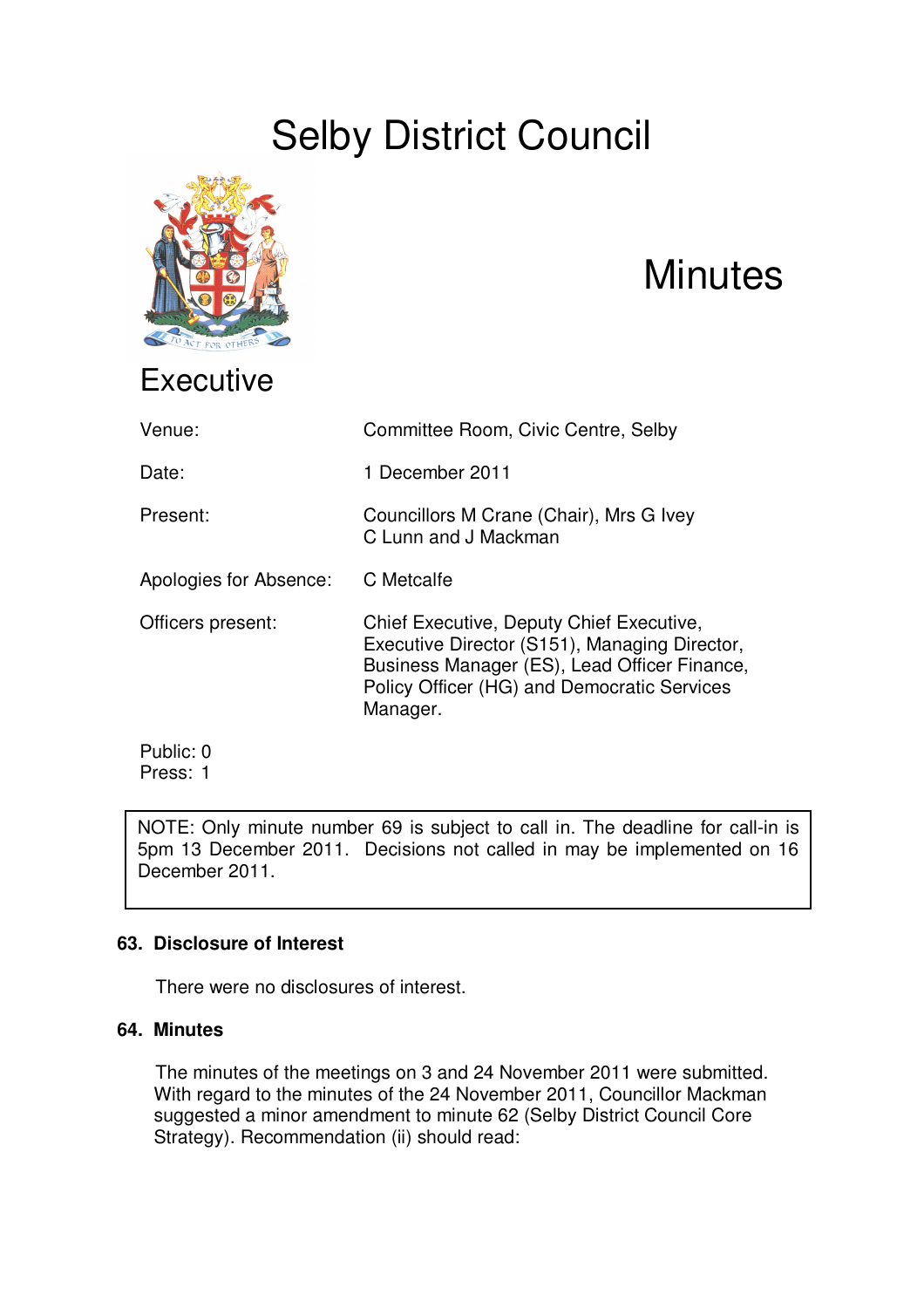(ii) To ask the Council's Consultants to provide evidence of the sustainability of housing growth on a range of 450 to 465 dwellings per annum over the plan period.

This amendment was agreed. Subject to the above amendment, the minutes were agreed as a correct record and signed by the Chair.

## **65. SDC Core Strategy – Key Decision**

Councillor John Mackman presented report E/11/43. The report provided further information from the Council's Consultants regarding the sustainability of housing growth on a range of 450 to 465 dwellings per year over the Plan period.

The Executive also discussed the recommendations made by Policy Review Committee at its meeting on the 24 November 2011. The Executive noted the view of Policy Review Committee that changes should be approved by the Executive rather than an individual councillor but resolved to amend their recommendation to read:

'To authorise the Lead Executive Councillor for Place Shaping, after consultation with the Managing Director, Access Selby, to agree any minor or consequential amendments to the Core Strategy necessary to reflect the principle issues determined by the Executive in relation to overall housing numbers, deliverability of development in Tadcaster and Green Belt Policy.'

The Executive discussed the recommendation from Policy Review Committee regarding the shortfall of housing at Tadcaster. The Executive reaffirmed their view that indicating Plan A as their preferred option for delivering the Core Strategy in Tadcaster was the most appropriate course of action and it was agreed that the recommendation would remain as originally approved by the Executive.

Councillor Mackman highlighted the information received from the Council's Consultants requested by the Executive at its previous meeting. The information was in respect of the sustainability of housing growth on a range of 450 to 465 dwellings per year over the Plan period. The Executive were satisfied that the information received provided a strong case for the level of housing growth to be set at an average of 450 dwellings per annum over the Plan period.

Councillor Mackman raised the issue of phasing the level of housing growth to take account of the current economic climate. He suggested that phasing should be as below:

- 6 years at 400 dwellings per annum
- 5 years at 460 dwellings per annum
- 5 years at 500 dwellings per annum

The Executive approved the phasing as suggested.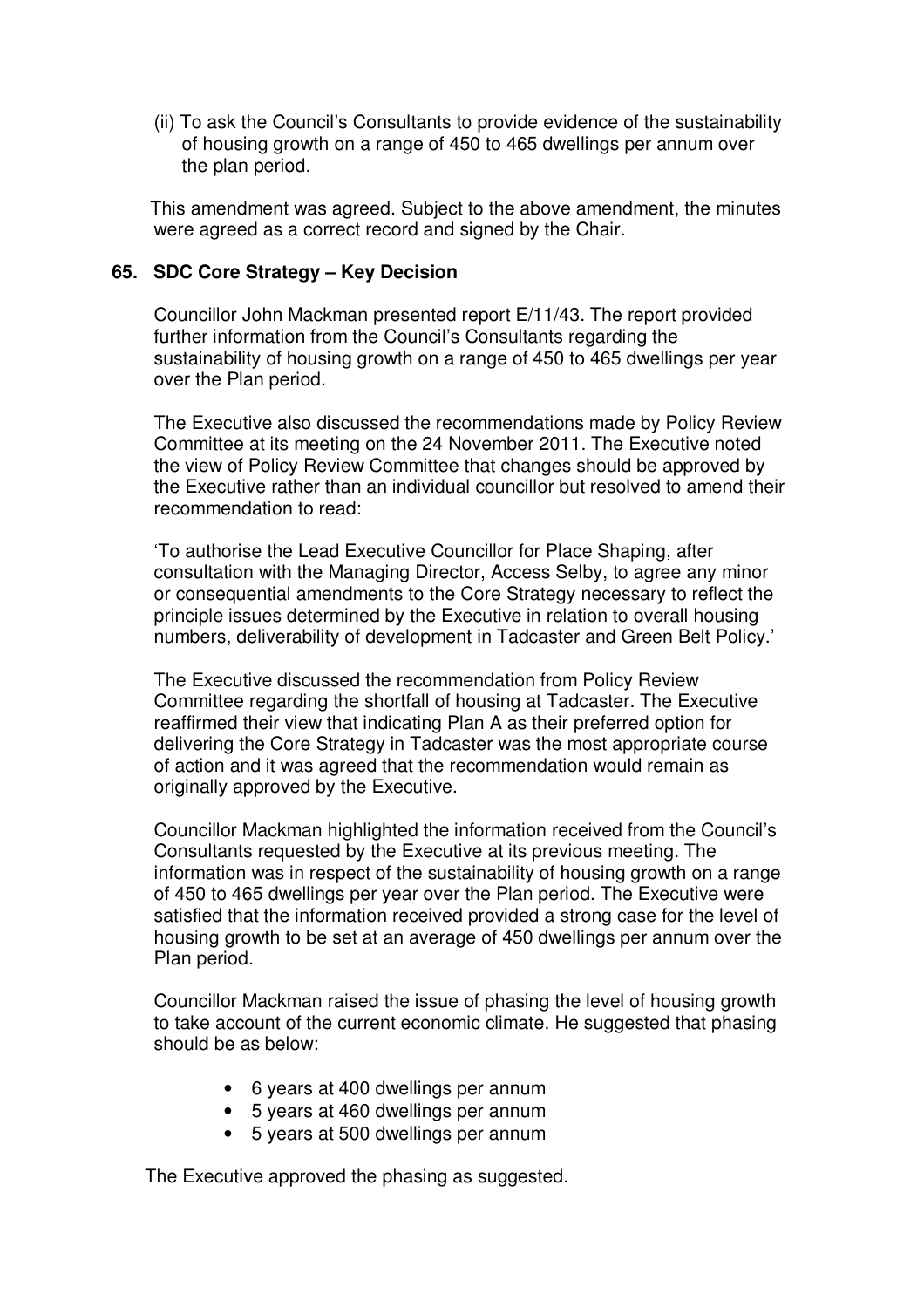#### **Resolved:**

- **(i) To note the supplementary information from the Council's Consultants:**
- **(ii) To amend recommendation (iii) as approved at the Executive meeting on the 24 November 2011 to read:**

**'To authorise the Lead Executive Councillor for Place Shaping, after consultation with the Managing Director, Access Selby, to agree any minor or consequential amendments to the Core Strategy necessary to reflect the principle issues determined by the Executive in relation to overall housing numbers, deliverability of development in Tadcaster and Green Belt Policy.'**

### **Recommended to Council:**

- **(iii) To approve the figure of an average of 450 dwellings per annum as the sustainable level of housing growth over the Plan period;**
- **(iv) To agree the phasing of sustainable housing growth as follows;**
	- **6 years at 400 dwellings per annum**
	- **5 years at 460 dwellings per annum**
	- **5 years at 500 dwellings per annum**
- **(v) To determine any Proposed Changes to the Core Strategy as proposed in accordance with (ii) above.**

## **66. Draft Budget and Medium Term Financial Plan – Key Decision**

Councillor Cliff Lunn presented report E/11/44 which gave the Executive detailed information on the draft revenue budget and capital programme for 2012/13 to 2014/15. The budget had been established against a back drop of significant financial constraints and future volatility arising from the continuing economic uncertainty, the Government's 'Resource Review', and the reform of the Housing Subsidy System (self-financing).

The Executive discussed the financial impact of the Council Tax freeze and the Government grant which would be available to offset the resulting shortfall in funding. Councillor Lunn explained that it was likely that the grant would only be available for one year.

The Executive Director S151 responded to questions regarding the future budgets of both Access Selby and The Core, details were also provided of the Council's partnership arrangements.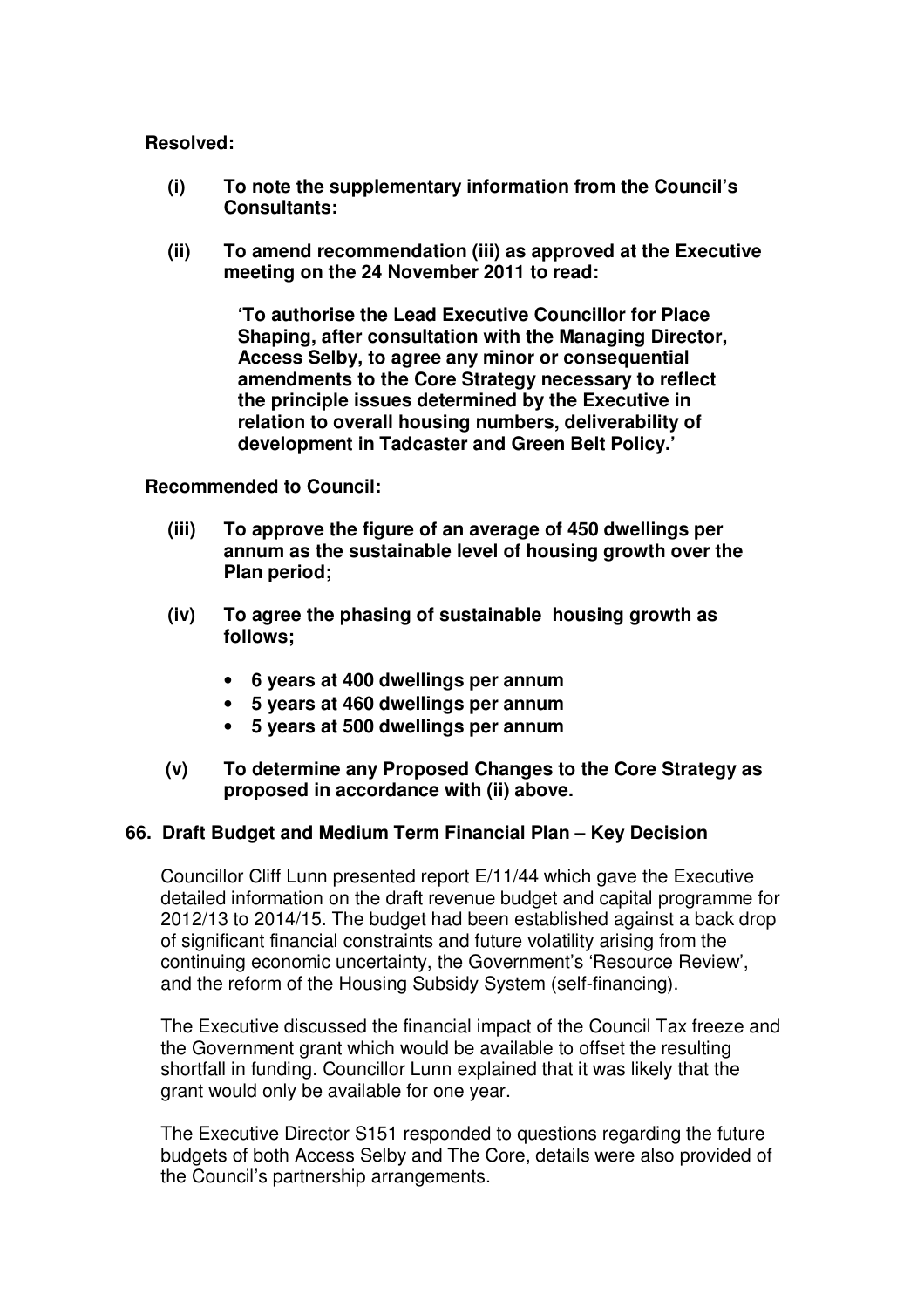## **Resolved:**

- **(i) To endorse the planned actions of the Access Selby Board to address their savings requirements;**
- **(ii) To identify savings to meet the required savings targets from 2013/14;**

#### **Recommended to Council:**

- **(iii) To approve, subject to comments from the Policy Review Committee, the draft budgets and bids;**
- **(iv) To vary the Medium Term Financial Strategy and approve a draw down of revenue balances to support a Council Tax freeze and defer the need for further savings in 2012/13.**

### Reasons for decision:

To ensure the Executive's budget proposals are fully funded for 2012/13.

## **67. Selby District Council's response to the Boundary Commission for England's (BCE) Parliamentary Constituency Review**

Councillor Mark Crane presented report E/11/45 to the Executive which detailed the Parliamentary boundary changes and views of Policy Review Committee to help the Executive formulate their response.

Councillor Crane highlighted that the constituency boundaries within North Yorkshire would meet the new legislative requirements without the need for change. The proposed changes in North Yorkshire, which adversely affected Selby District, were as a result of the need to help West Yorkshire constituencies meet the legislative requirements.

#### **Resolved:**

## **To approve appendix B in the report as the Council's response to the Consultation.**

Reasons for decision:

To ensure the Council formulates an appropriate response to the consultation.

#### **68. Private Session**

**That in accordance with Section 100(A)(4) of the Local Government Act 1972, in view of the nature of the business to be transacted, the meeting be not open to the Press and Public during discussion of the**